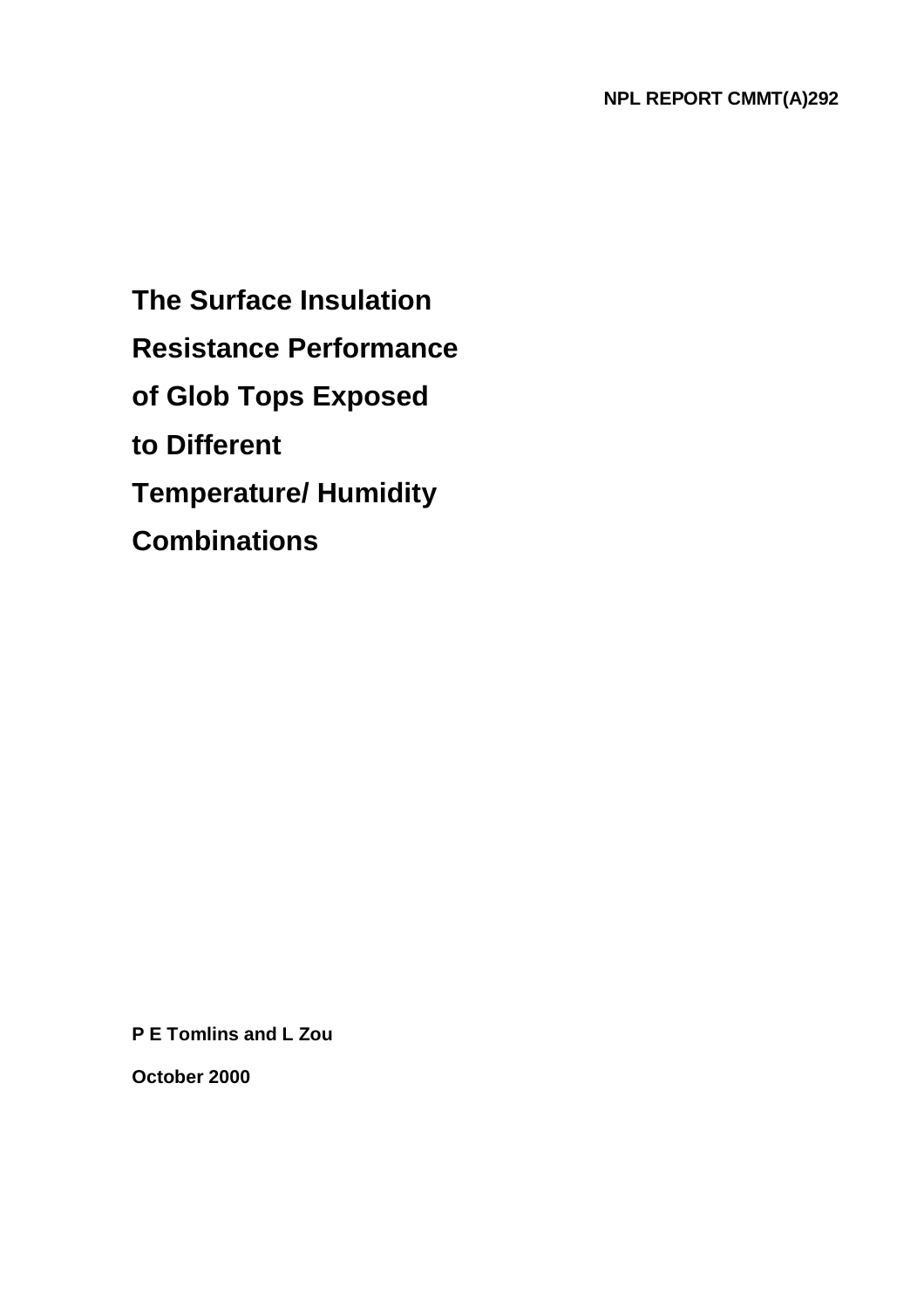© Crown copyright 2000 Reproduced by permission of the Controller, HMSO

ISSN 1361-4061

 National Physical Laboratory Teddington, Middlesex TW11 0LW, UK

Extracts from this report may be reproduced provided the source is acknowledged.

 Approved on behalf of Managing Director, NPL, by Dr C Lea, Head, Centre for Materials Measurement and Technology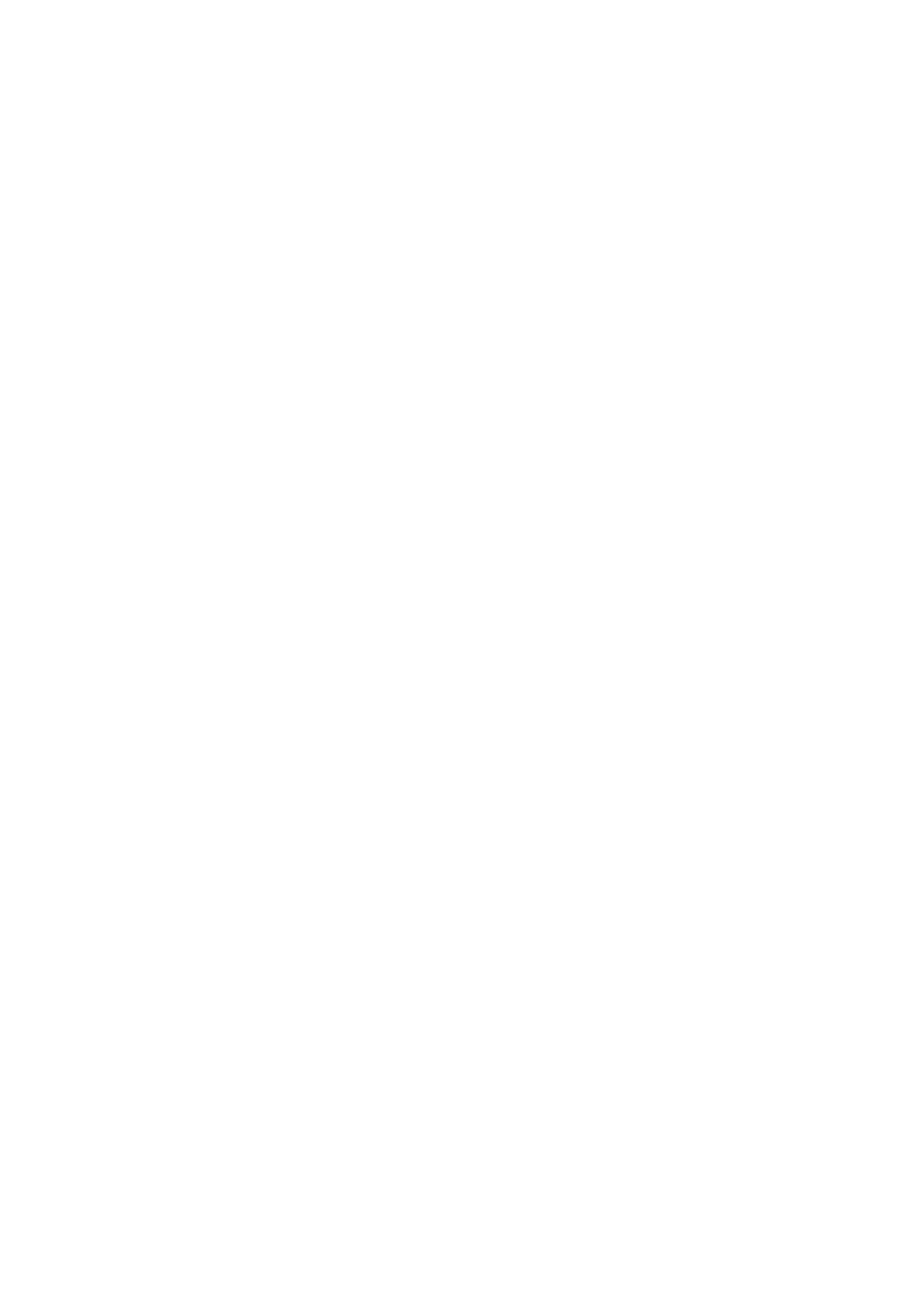# **The Surface Insulation Resistance Performance of Glob Tops Exposed to Different Temperature/Humidity Combinations**

P E Tomlins and L Zou Centre for Materials Measurement and Technology National Physical Laboratory Teddington Middlesex, UK, TW11 0LW

#### **SUMMARY**

The surface insulation resistance (SIR) of double comb patterns deposited on FR-4, ceramic and flexible polyimide has been used to assess the efficacy of encapsulants (glob tops and dam and fill materials) to protect environmentally sensitive components from exposure to harsh conditions. The influence that solder resist has on the properties of the encapsulants has also been assessed using a proportion of FR-4 and ceramic boards. Six epoxies supplied by different companies have been studied together with a silicone and a polyurethane based encapsulant.

Continuous measurements of the SIR of both encapsulated and bare double comb patterns were made during exposure to atmosphere that alternates between dry (10%R.H.) and damp (90%R.H.) conditions as a function of increasing test temperature. This environmental conditioning enables the performance of the encapsulants to be simultaneously assessed as a function of both temperature and humidity.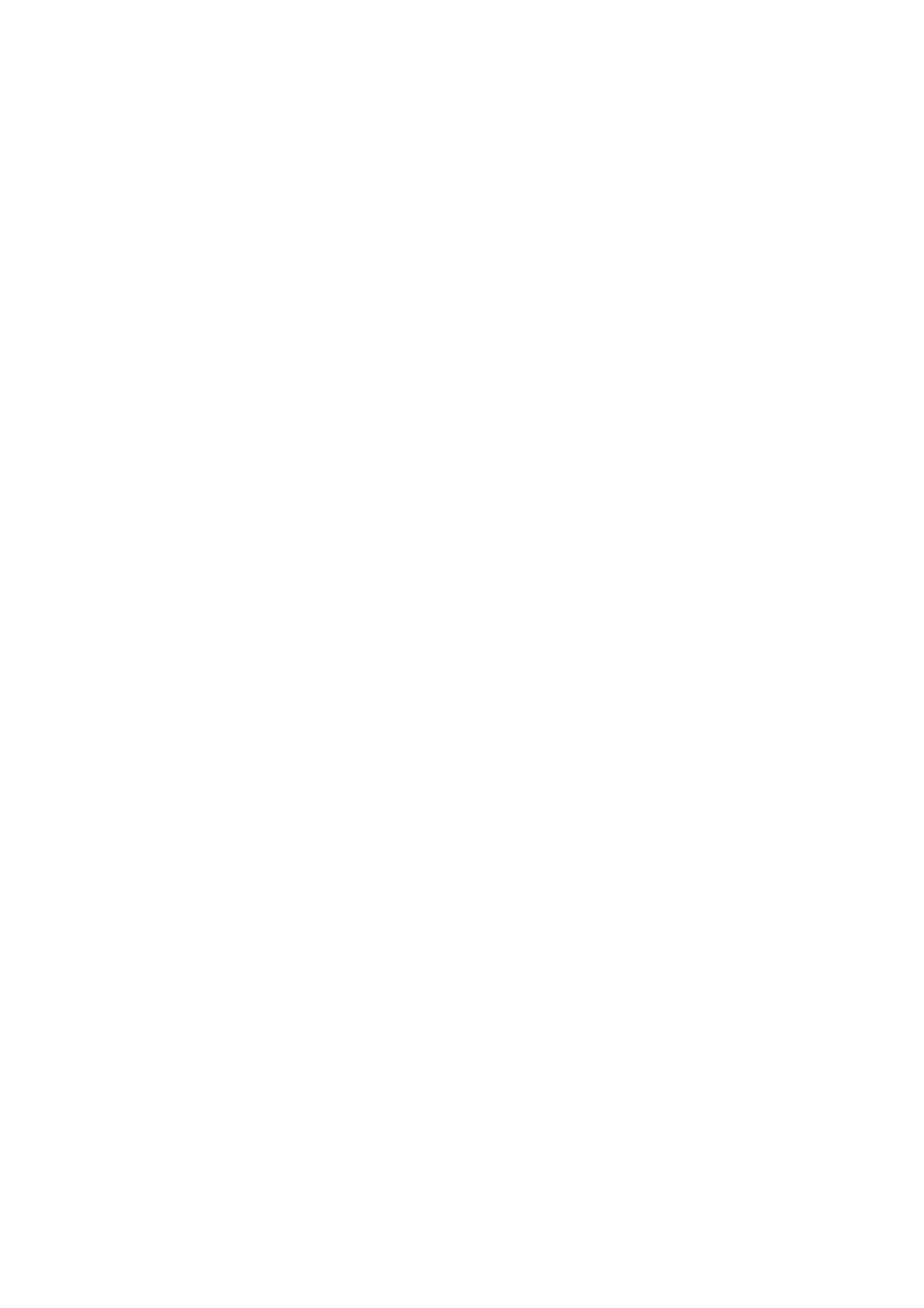# **CONTENTS**

| THE MECHANISMS RESPONSIBLE FOR FAILURE OF CIRCUIT BOARD<br>1.1       |  |
|----------------------------------------------------------------------|--|
| <b>ASSEMBLIES.</b>                                                   |  |
| 2                                                                    |  |
| 2.1                                                                  |  |
| 2.1.1                                                                |  |
| 2.1.2                                                                |  |
| 2.2 MEASUREMENTS OF SURFACE INSULATION RESISTANCE 4                  |  |
| 2.2.1                                                                |  |
| 2.2.2                                                                |  |
| 3                                                                    |  |
| 3.1                                                                  |  |
| 3.2                                                                  |  |
| 3.3                                                                  |  |
| 3.3.1                                                                |  |
| 3.3.2                                                                |  |
| 3.3.3                                                                |  |
|                                                                      |  |
| 4                                                                    |  |
| 5                                                                    |  |
| 6                                                                    |  |
| APPENDIX 1 : THE SIR BEHAVIOUR OF RESIST COATED BOARDS 17            |  |
| APPENDIX 2 : PLOTS OF LOG SIR VERSUS TIME FOR DIFFERENT GLOB TOP AND |  |
| <b>BOARD MATERIALS</b>                                               |  |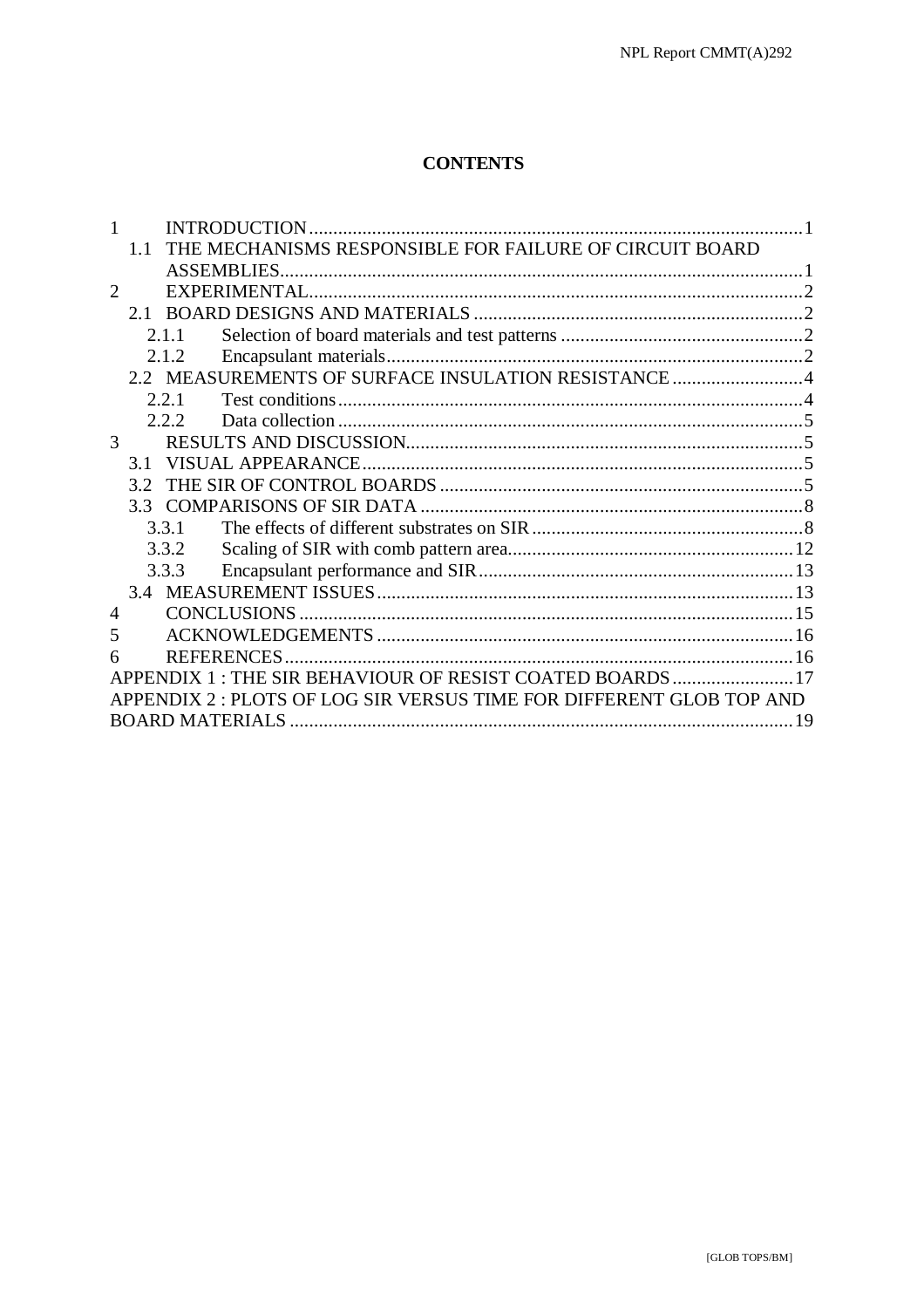# **1 INTRODUCTION**

The long term reliability of electronic devices is a key issue in todays markets. This places additional burdens on device manufacturers to ensure that their products function in a range of often aggressive environments e.g. automobile engine compartments. Curable plastics (encapsulants) are often used to selectively coat sensitive electronic components that could be damaged as a result of being exposed to, for example, high humidity, salt spray or fuel fumes. Encapsulants are available either as relatively high viscosity materials (glob tops) that are directly dispensed onto the component and its immediate viscinity or as 'dam and fill' products. A dam and fill product is composed of a high viscosity formulation which is used to produce a ring of material around the component (the dam) that is then filled with a low viscosity fill. Dam and fill materials are particularly successful in underfilling components due to the low viscosity of the fill component.

Typically manufacturers give relatively little guidance on how these materials perform under wide ranging environmental conditions. This introduces some uncertainty in selecting not only the appropriate type of encapsulant for a particular application but also deciding which manufacturers formulation is most appropriate. In this study we compare the performance of different manufacturers formulations, encapsulant chemistries on different substrates either with or without a resist coating.

# 1.1 THE MECHANISMS RESPONSIBLE FOR FAILURE OF CIRCUIT BOARD ASSEMBLIES

In service failure of chip scale packages or ball grid arrays can occur as a result of pad or wire bond corrosion or due to a breakdown in the surface insulation resistance (SIR) caused by current leakage. This current leakage consists of ions that flow between two conductors immersed in an electrolytic medium such as water. The driving force for the process is a difference in potential between the conductors. At its most severe the flow of positively charged metallic ions between two conductors can lead to the formation of dendrites on the cathode<sup>1</sup> that cause bridging. The amount of water within the board or glob top material immediately after manufacture is normally very little if the board has been suitably cleaned and dried. However this can change significantly with time especially if the board is exposed to damp atmospheres during service and if hydroscopic organic residues such as flux or cleaning agent surfactants are present. Organic residues can also contribute to ion flow within solids by forming soluble complexes with metal ions. Circuit corrosion can occur in the absence of an applied voltage if there is a difference in the electrochemical potential between two conductors. This difference in potential will cause ion migration and hence corrosion of the conductor. The subsequent build up of corrosion products can lead to bridging and shorting.

Exposing circuit boards to significant changes in temperature can result in damaged solder joints. Repeated thermal cycling of a junction formed between two materials that have different thermal expansion coefficients will generate stresses within the joint that may eventually cause it to crack. There is some evidence to suggest that this susceptibility to cracking can be marginally reduced by conformal coatings<sup>2</sup> and presumably encapsulants. However the efficacy of particular coatings or glob tops in this role will depend on their chemistry and how well they coat the soldered junction.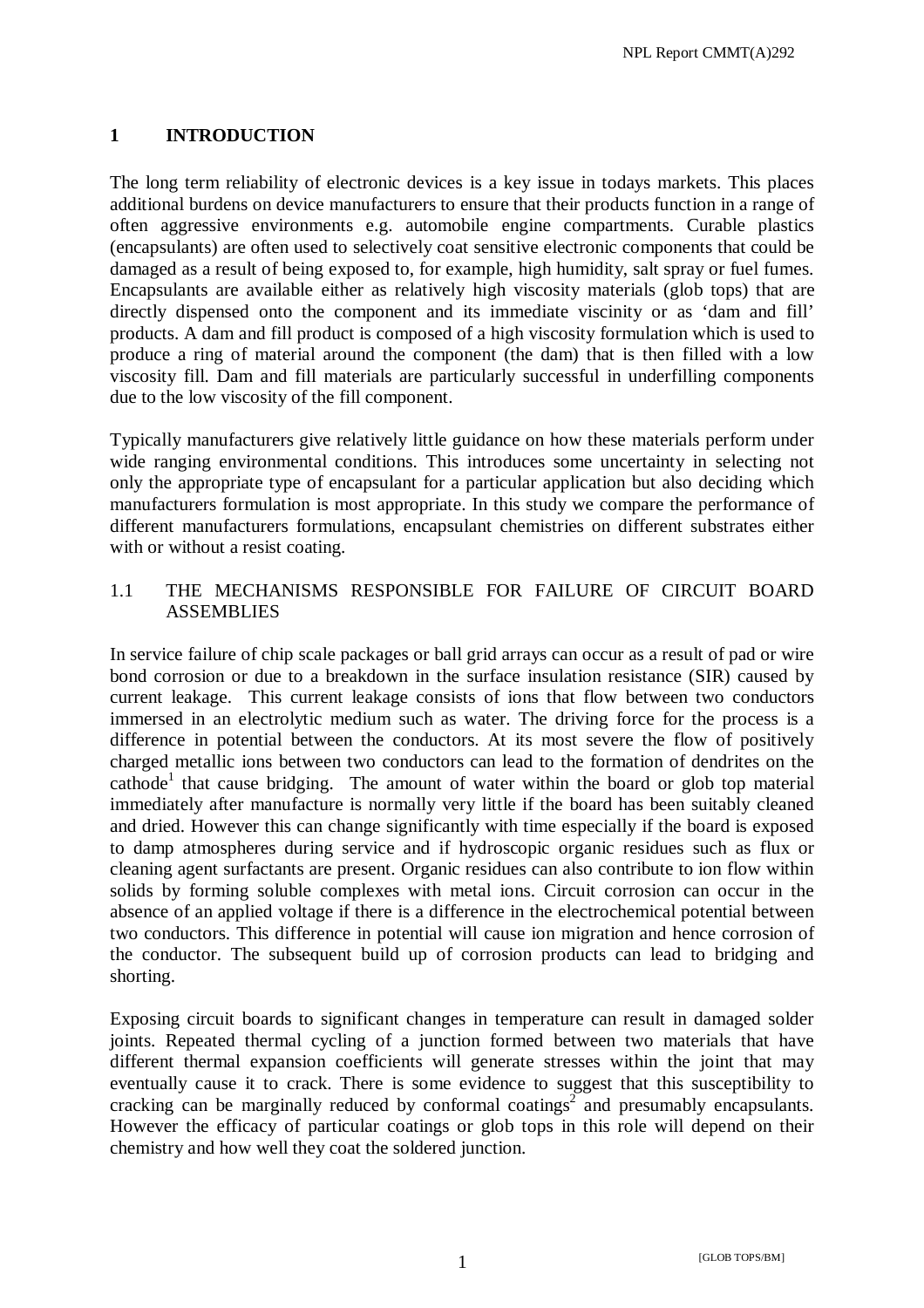# **2 EXPERIMENTAL**

# 2.1 BOARD DESIGNS AND MATERIALS

# 2.1.1 Selection of board materials and test patterns

The simple board design shown in Figure 1 comprises of four double comb patterns i.e. two differently sized squares of length 25 mm and 13 mm respectively and two circles of diameter 7.2 mm. The circular double combs although the same size have different connection rails. The guard rails shield the double comb patterns from noise. Each double comb pattern comprises of a 0.7 mm pitch gold over nickel track (350 µm track and 350 µm spacing).



Figure 1: The test board comprises of four double comb patterns labelled 1 to 4.

FR-4, ceramic and flex (polyimide) were chosen as board materials. Before dispensing the glob top material the boards were cleaned using an IPA/deionised water mixture (75:25) for a period of approximately 10 minutes after which they were only handled by personnel wearing gloves. This procedure whilst not be representative of some industrial processes does eliminate board cleanliness as a potentially uncontrolled variable.

# 2.1.2 Encapsulant materials

Table 1 lists the encapsulants used in this study together with the cure schedules used. All the materials with the exception of UR1 and ER1 were stored at  $-40^{\circ}$ C prior to use. Both the glob top and dam and fill materials were dispensed using a Camalot M1818 single head dispenser.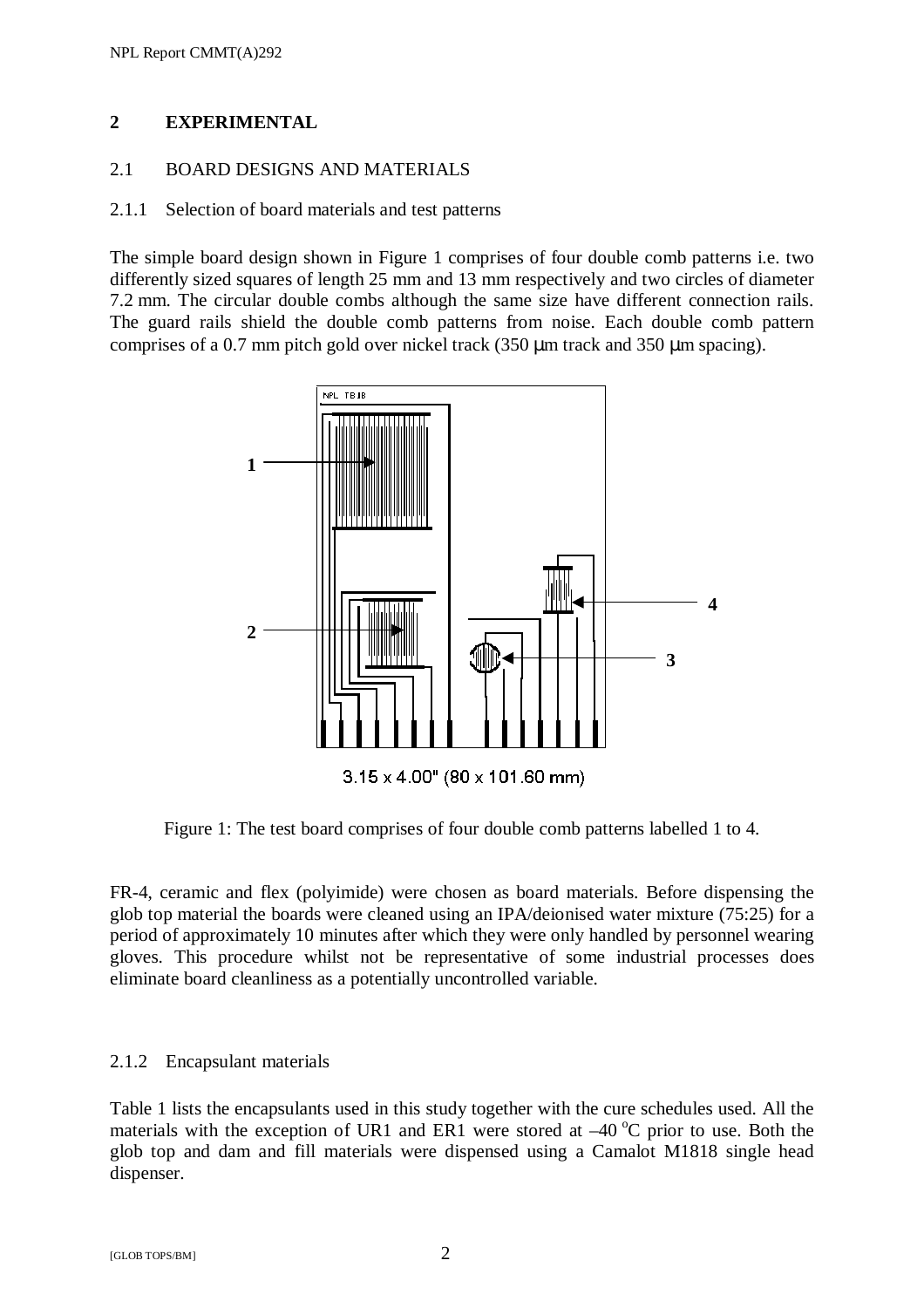| <b>Material code</b> | <b>Type of material</b> | <b>Curing conditions</b>          |
|----------------------|-------------------------|-----------------------------------|
| ER <sub>1</sub>      | Epoxy                   | RT 24 Hours                       |
| ER <sub>2</sub>      | Epoxy                   | $150^{\circ}$ C, 1 Hour           |
| ER <sub>3</sub>      | Epoxy                   | 150 $\mathrm{^{\circ}C}$ , 1 Hour |
| ER4                  | Epoxy                   | 150 $\mathrm{^{\circ}C}$ , 1 Hour |
| UR1                  | <b>U</b> rethane        | RT 24 Hours                       |
| DF1                  | Epoxy                   | $150^{\circ}$ C, 1 Hour           |
| DF <sub>2</sub>      | Epoxy                   | 150 °C, 1 Hour                    |
| SR <sub>1</sub>      | Silicone                | 150 $\degree$ C, 1 Hour           |

Table 1: Details of the encapsulant materials and their curing cycles.

Using a machine to dispense the encapsulants ensures that repeatable volumes of material can be accurately dispensed over prescribed regions of the boards. Care was taken to ensure that the double comb patterns were completely covered by the encapsulants as shown in Figure 2. A single head was used to dispense all the materials including the 'dam and fill' encapsulants – the 'dams' were dispensed and cured prior to adding the 'fills'. All the materials were cured at 150  $^{\circ}$ C for a period of at least 1 hour with the exception of UR1 and ER1. Significant differences in the dimensions of the cured glob tops occurred with different manufacturers products. This variation is attributed to differences in the surface tension of the encapsulant on different substrates and in the solid content of different formulations.

**Table 2 :** Adhesive bond failures for encapsulated double comb patterns deposited on to ceramic substrate that occurred immediately after curing.

| Time of failure | Encapsulant type | Identity of detached |
|-----------------|------------------|----------------------|
|                 |                  | combs                |
| After Cure      | DF2              |                      |
|                 | $SR1 + resist$   | 1,2,3,4              |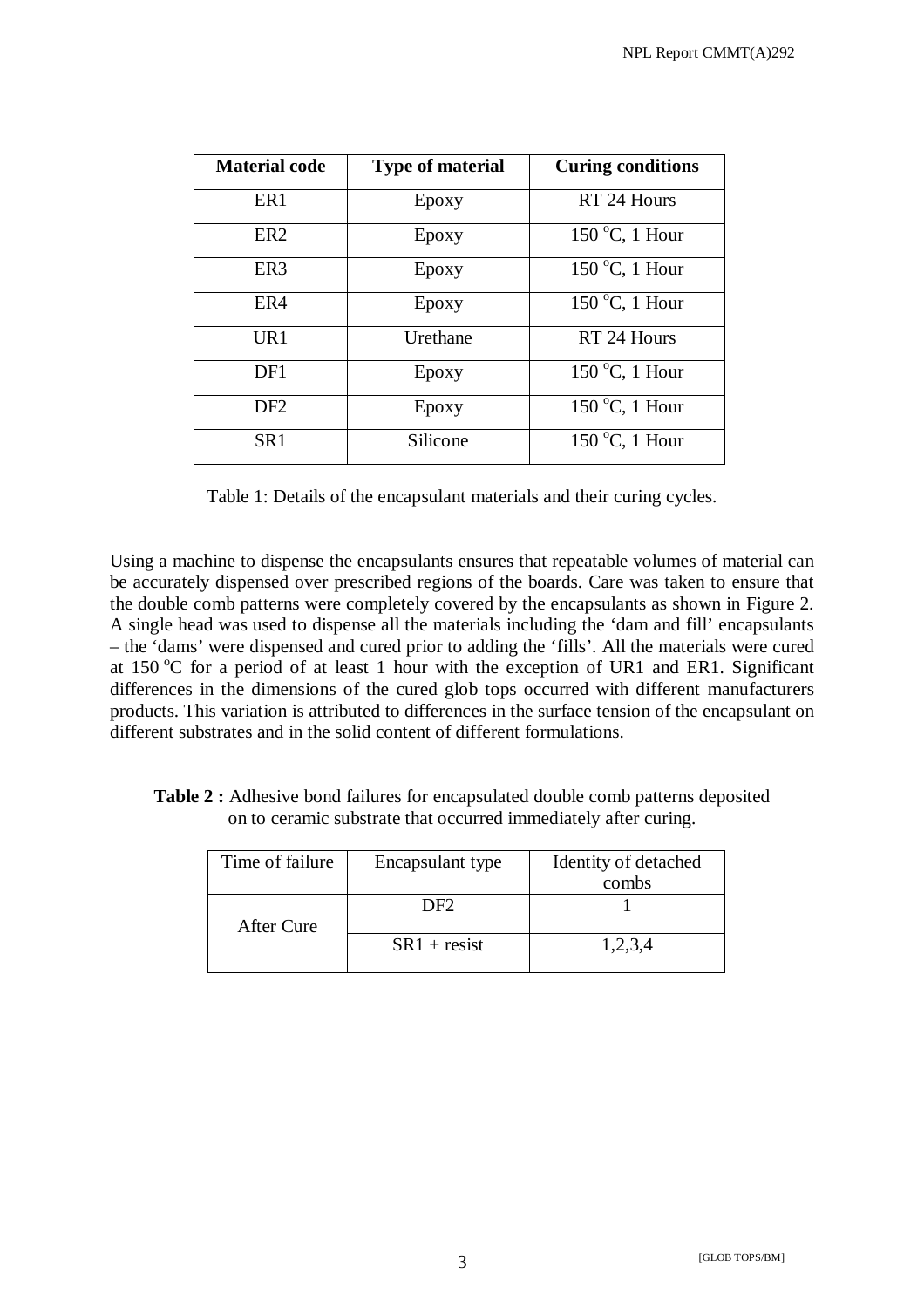

Figure 2 : An example of a urethane based glob top dispensed on to a ceramic board coated with solder resist. Note that the glob tops not only cover the double comb areas but also their immediate viscinity i.e. the solder resist coated ceramic.

Problems were experienced in using some materials dispensed on to ceramic test boards. Coating SR1 in particular tended to detach itself from resist coated ceramic boards as they were cooled after being removed from the high temperature curing oven as shown in Table 2. The large double comb 1 was particularly susceptible to delamination which is presumably due to the difference in thermal expansion coefficients between it and the ceramic substrate. There is also a suggestion that bond strengths may be weakened in the presence of the resist although this needs to be confirmed by further work. It should be noted that the resist coating applied to the boards does not cover the double comb patterns, the glob top material is therefore only in contact with a small amount of resist.

# 2.2 MEASUREMENTS OF SURFACE INSULATION RESISTANCE

## 2.2.1 Test conditions

Exposing the test boards to alternating wet and dry environments over a range of temperatures enables the performance of different glob tops to be assessed and compared.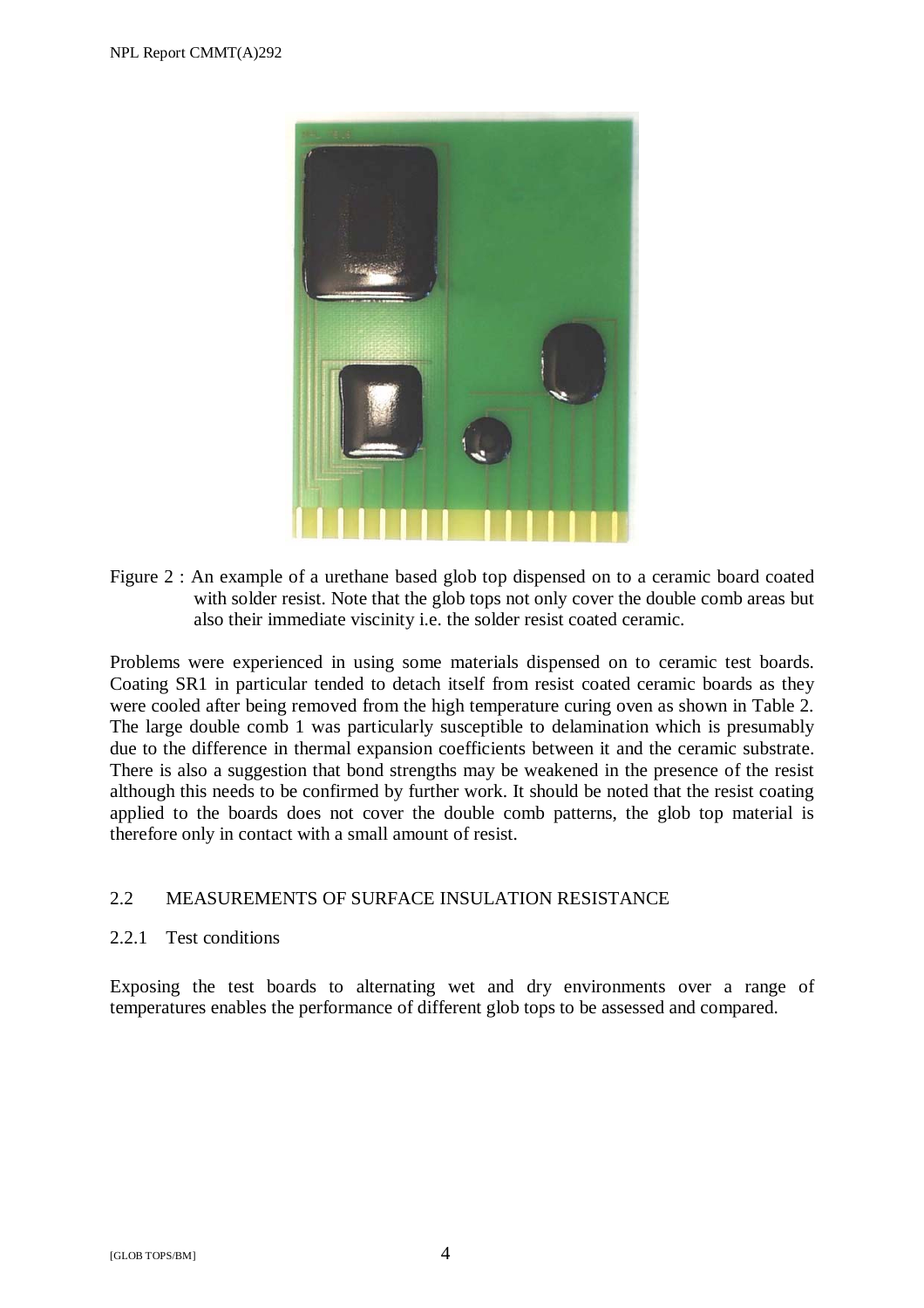

Figure 3 : The temperature/humidity profile.

A typical measured profile for humidity and temperature during a test is shown in Figure 3. The humidity is cycled over a two hour period from 10% RH to 90% RH and is superimposed on to a stepped temperature profile where each step is maintained for a period of four hours. The temperature and humidity conditions within the environmental chamber were monitored by wet and dry platinum resistance thermometers.

During the test period a  $+50$  V biased voltage was continuously applied across the double comb patterns that were held in an upright position in the conditioning chamber. A  $10^6 \Omega$ limiting resistor was included in each measurement channel to preserve any dendrites that formed.

## 2.2.2. Data collection

A Concoat AutoSIR was used to measure the SIR of the test boards every 15 minutes during the 44 hour test period. This instrument has a current sensitivity of approximately 1 x  $10^{-11}$  A.

# **3 RESULTS AND DISCUSSION**

## 3.1 VISUAL APPEARANCE

Whilst the opacity of the encapsulants prevents direct visual inspection of the boards for signs of corrosion it is possible to look for evidence of delamination or cracking. Delamination of the encapsulant even if incomplete could provide an easy route for moisture ingress and an explanation for poor SIR performance.

## 3.2 THE SIR OF CONTROL BOARDS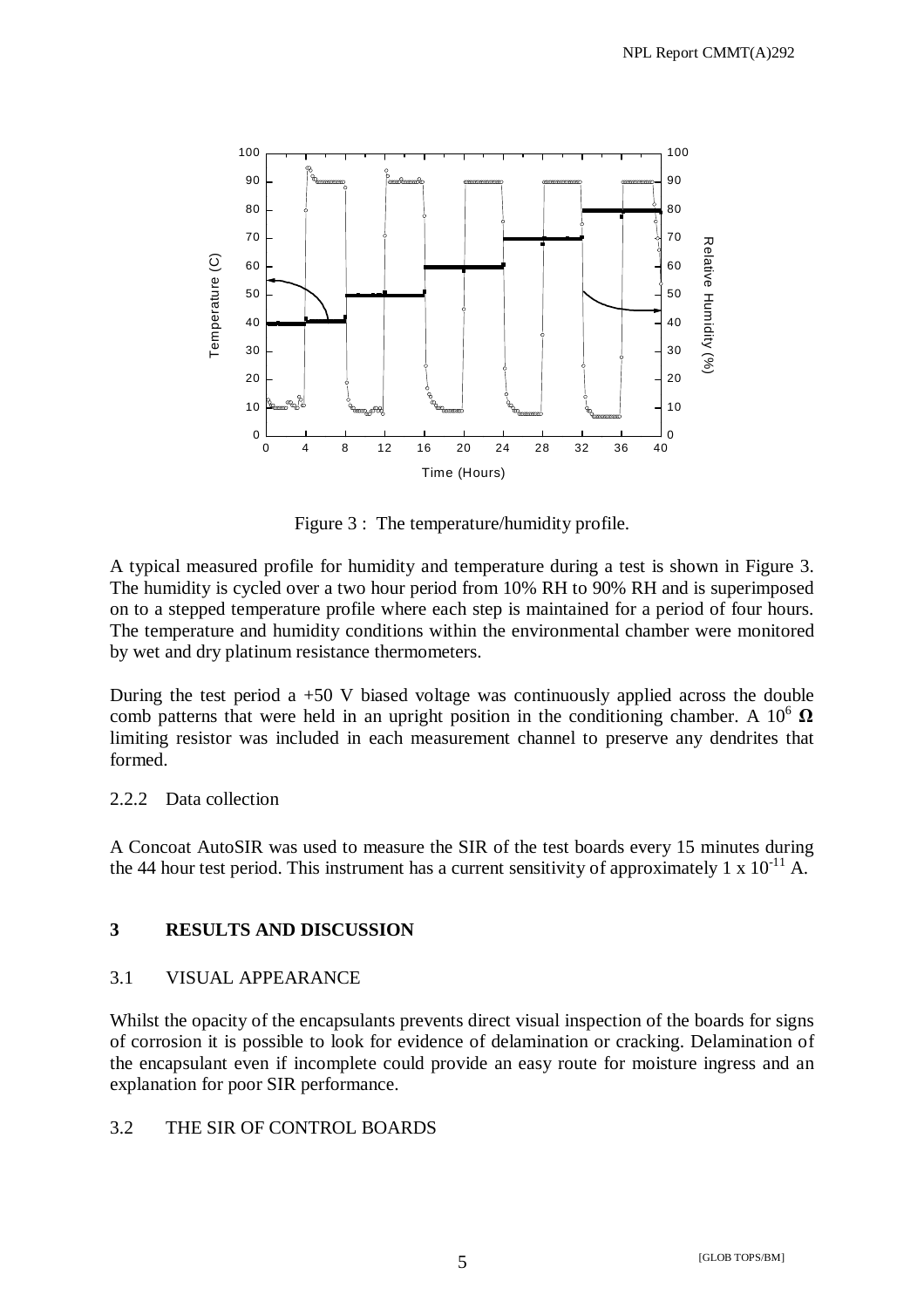Figure 4 shows the time dependence of log SIR for double combs deposited on a bare ceramic board. Clearly the behaviour of log SIR mirrors the change in humidity of the test environment. Recovery of log SIR occurs over a very short timescale to values in excess of the measurement capability of the test equipment (approximately  $10^{13}$  Ohms). The ability of the board SIR to recover during exposure to low humidity decreases with increasing temperature. This result is not unexpected due to the additional quantity of water contained in the atmosphere at these temperatures is presumably reflected as an increase in the moisture content of the encapsulated boards. The variation in log SIR between different patterns is a reflection of the different comb areas (as discussed in section 3.2.2) and a measure of noise in the measurement system.



Figure 4 : Log SIR for bare double combs deposited on to a ceramic substrate reflects the changes in humidity that occur with each temperature increment. The magnitude of log SIR depends on the area of the double comb ( $Q =$  pattern 1,  $\blacktriangle$  = pattern 2,  $\triangle$  = pattern 3,  $\bullet$  = pattern 4). The damp phase of the humidity cycle is indicated in this and subsequent figures.

Figures 5 and 6 show the SIR behaviour of FR-4 and flex respectively. The lowest measured SIR values correspond with the large double comb pattern (1). On the basis of figures 4, 5 and 6 it is evident that the SIR of FR-4 board is greater than that of ceramic or flex over the entire temperature range.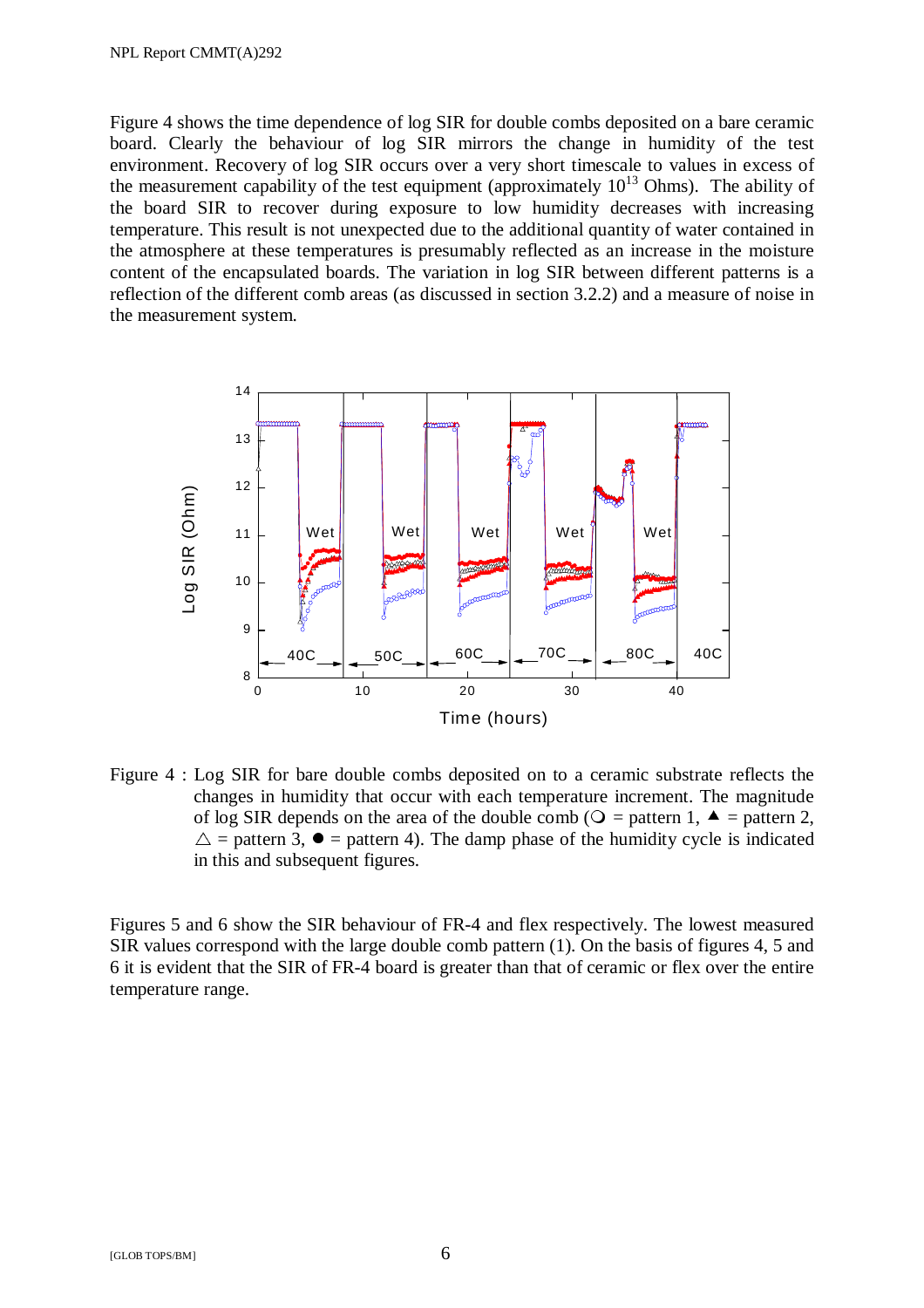

Figure 5 : Log SIR for bare double combs deposited on to FR-4 reflects the changes in humidity that occur with each temperature increment. The magnitude of log SIR depends on the area of the double comb ( $Q =$  pattern 1,  $\blacktriangle$  = pattern 2,  $\triangle$  = pattern 3,  $\bullet$  = pattern 4).

![](_page_12_Figure_3.jpeg)

Figure 6 : Log SIR for bare double combs deposited on to flex (polyimide) reflects the changes in humidity that occur with each temperature increment. The magnitude of log SIR depends on the area of the double comb ( $Q =$  pattern 1,  $\blacktriangle$  = pattern 2,  $\triangle$  = pattern 3,  $\bullet$  = pattern 4).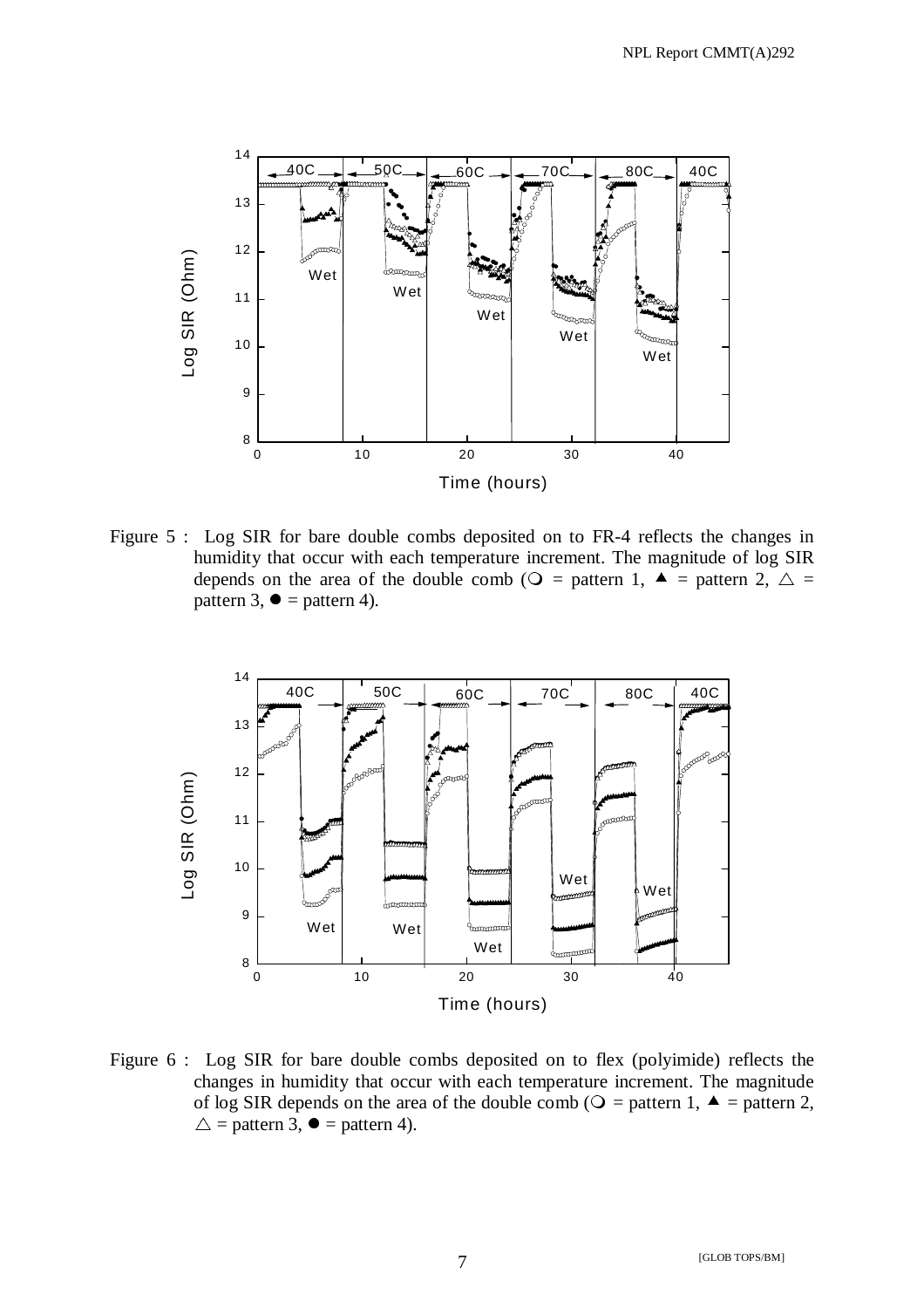A plot of log SIR versus time for encapsulated double comb patterns is shown in Figure 7. Again the peaks and troughs seen in the plot correspond to the damp and dry phases of the humidity cycle analogous to the bare control boards. Note that the SIR rapidly falls during the damp phase of the humidity cycle indicating that this particular material is not acting as a moisture barrier for temperatures in excess of 40°C. This behaviour is common to a number of urethanes, silicones and acrylic materials as shown in Appendix 2.

# 3.3 COMPARISONS OF SIR DATA

Comparisons of the SIR behaviour of different control boards and encapsulants can be simplified by following a simple graphical procedure. Since details of the procedure have been previously described<sup>4</sup> only a brief introduction will be presented here. The technique involves plotting the average or mid-point value for log SIR measured during the damp phase of the humidity cycle against temperature. In general the data for temperatures in excess of 40°C fall on a straight line. This can be modelled using a simple least-squares procedure to give an intercept and a slope. The slope is a measure of the temperature dependence of log SIR and it can be used with the intercept to predict the value of log SIR at any temperature under 90% humidity conditions. Arbitrarily we have chosen to compare the performance of different encapsulants using the predicted value for log SIR at 50°C although any temperature would suffice.

![](_page_13_Figure_4.jpeg)

Figure 7: A typical plot of log SIR versus time obtained for a glob top (epoxy based) deposited on to a ceramic board. The environmental conditions are indicated on the figure. The humidity cycles between 10% RH (the first two hours at each temperature) and 90% RH (shown as 'wet'). ( $Q =$  pattern 1,  $\blacktriangle$  = pattern 2,  $\triangle$  = pattern 3,  $\bullet$  = pattern 4).

## 3.3.1 The effects of different substrates on SIR

Figures 8, 9 and 10 show how the predicted SIR at 50°C for different encapsulants varies with ceramic, FR-4 and flex substrates respectively. It is apparent from the figures that the SIR of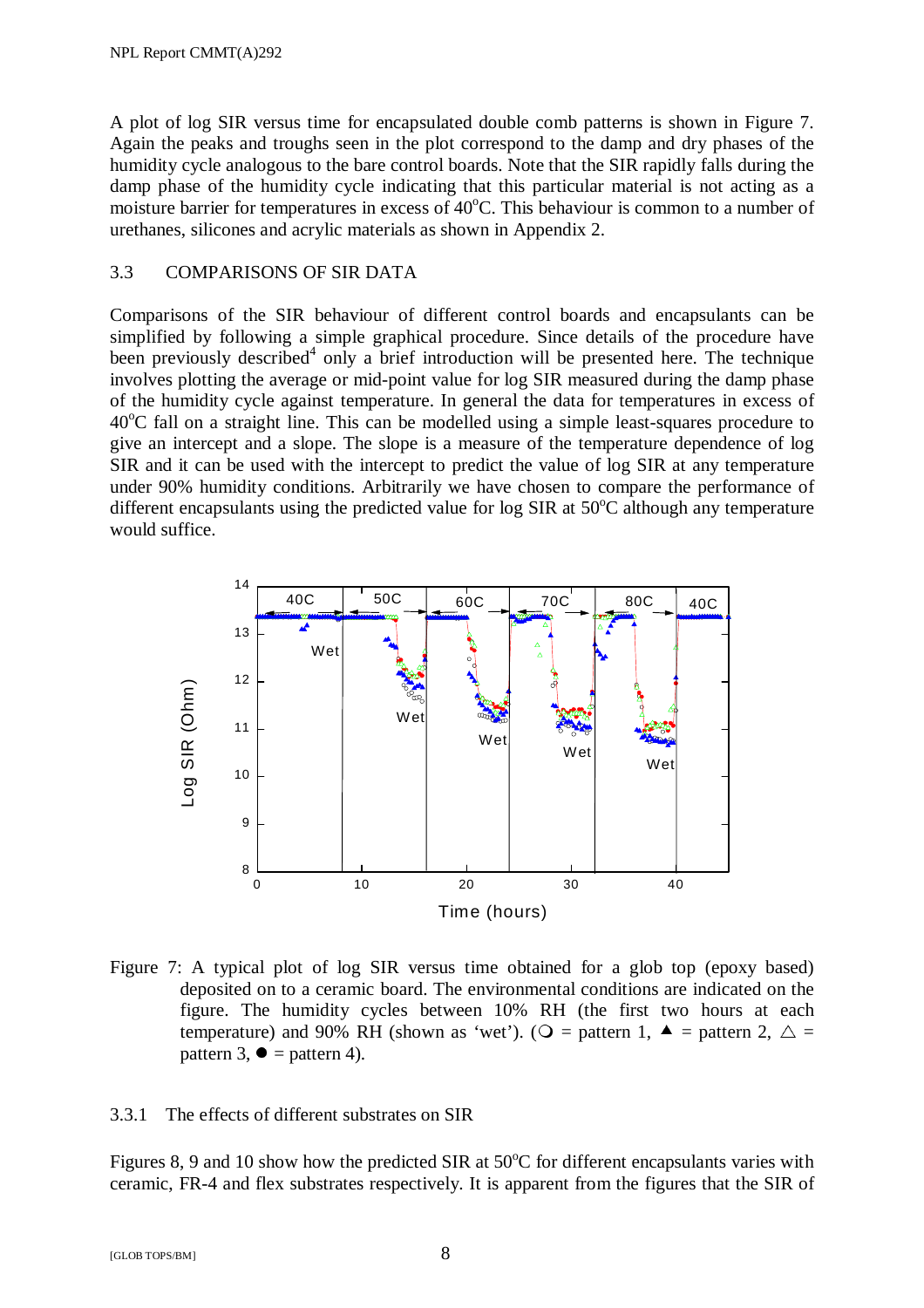the encapsulants falls by approximately two decades when they are dispensed on to flexible polyimide compared with the same materials dispensed on to ceramic or FR-4 with the possible exception of encapsulants ER2 and ER4. In comparison with figures 8 and 9 the data in figure 10 shows a strong tendency to fall with increasing pattern area. The SIR of encapsulants deposited on to both ceramic and FR-4 appears to be independent of the nature of the substrate and the area of the double comb pattern. This behaviour is probably due to the inability of the AutoSir equipment to accurately measure the very high values of SIR exhibited by the encapsulants dispensed on to these boards.

![](_page_14_Figure_2.jpeg)

Figure  $8: A$  plot of the predicted value for log SIR at  $50^{\circ}$ C for different types of encapsulant deposited on to a ceramic substrate (the control). The four points per material represent the data from combs 4 to 1 in this sequence. Each datum is an average value from two identical patterns on different boards.

![](_page_14_Figure_4.jpeg)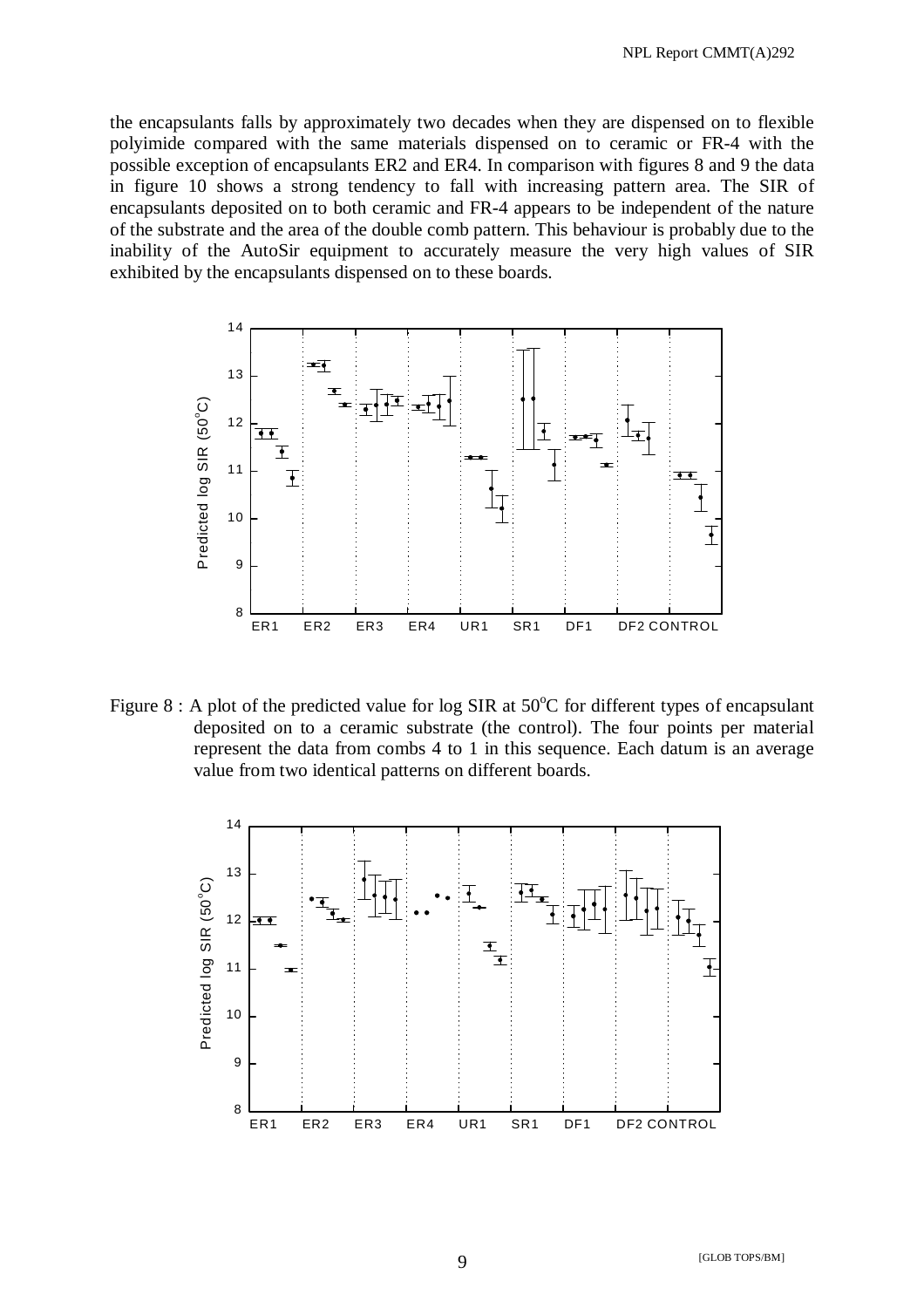Figure 9 : A plot of the predicted value for log SIR at  $50^{\circ}$ C for different types of encapsulant deposited on to FR-4 substrate (the control). The four points per material represent the data from combs 4 to 1 in this sequence. Each datum is an average value from two identical patterns on different boards.

![](_page_15_Figure_2.jpeg)

Figure 10 : A plot of the predicted value for log SIR at  $50^{\circ}$ C for different types of encapsulant deposited on to a flexible substrate (the control). The four points per material represent the data from combs 4 to 1 in this sequence. Each datum is an average value from two identical patterns on different boards.

Coating FR-4 and the ceramic boards with a solder resist has a negligible effect on the SIR behaviour of the bare board or encapsulated patterns (see Appendix 1 for further details). This result is not unexpected given that the resist does not cover the double comb patterns.

Figures 11, 12 and 13 compare the temperature dependence of log SIR for different encapsulants with that of the control boards. The temperature dependence data are, as previously described, a measure of how log SIR changes with temperature. High negative values of the temperature dependence are indicative of low SIR values at elevated temperatures that may be a cause for concern. The similarity of the data shown in figures 11 and 12 suggest that there is little difference in the performance of the encapsulants on different substrates. However it is possible that there is some distortion on these data due to the difficulty in measuring the very high values of log SIR that occur even at high temperatures. There is more variation in the data shown in figure 12 for the flexible substrate indicating that encapsulants ER4 and DF1 are more sensitive to temperature than the other materials used in this study. The temperature dependence of log SIR appears to be insensitive as expected to differences in pattern area.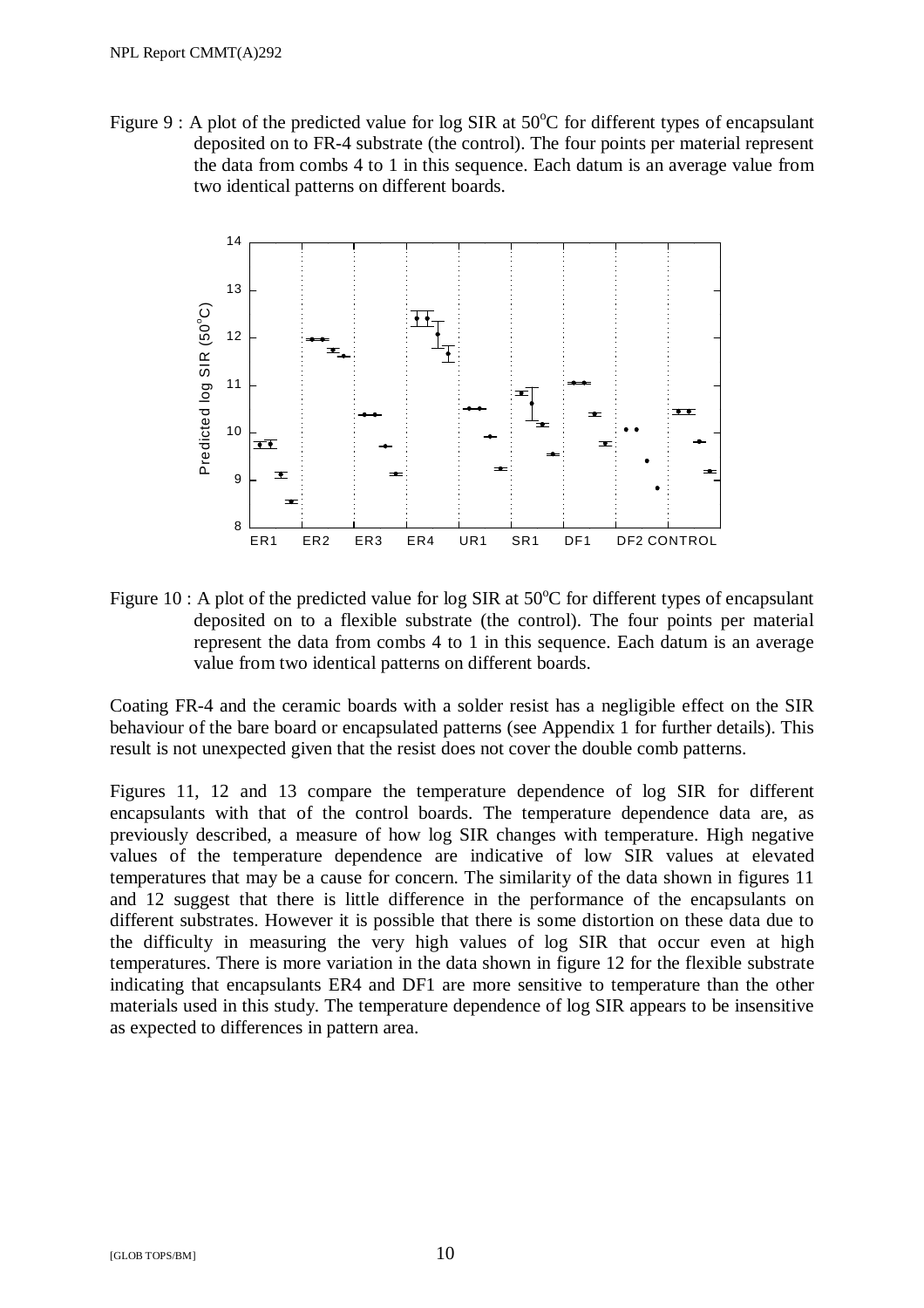![](_page_16_Figure_1.jpeg)

Figure 11. The temperature dependence of log SIR for FR-4 board (the control) under damp conditions. These are linked with the predicted log SIR values shown in figure 9

![](_page_16_Figure_3.jpeg)

Figure 12. The temperature dependence of log SIR for ceramic board (the control) under damp conditions. These are linked with the predicted log SIR values shown in figure 8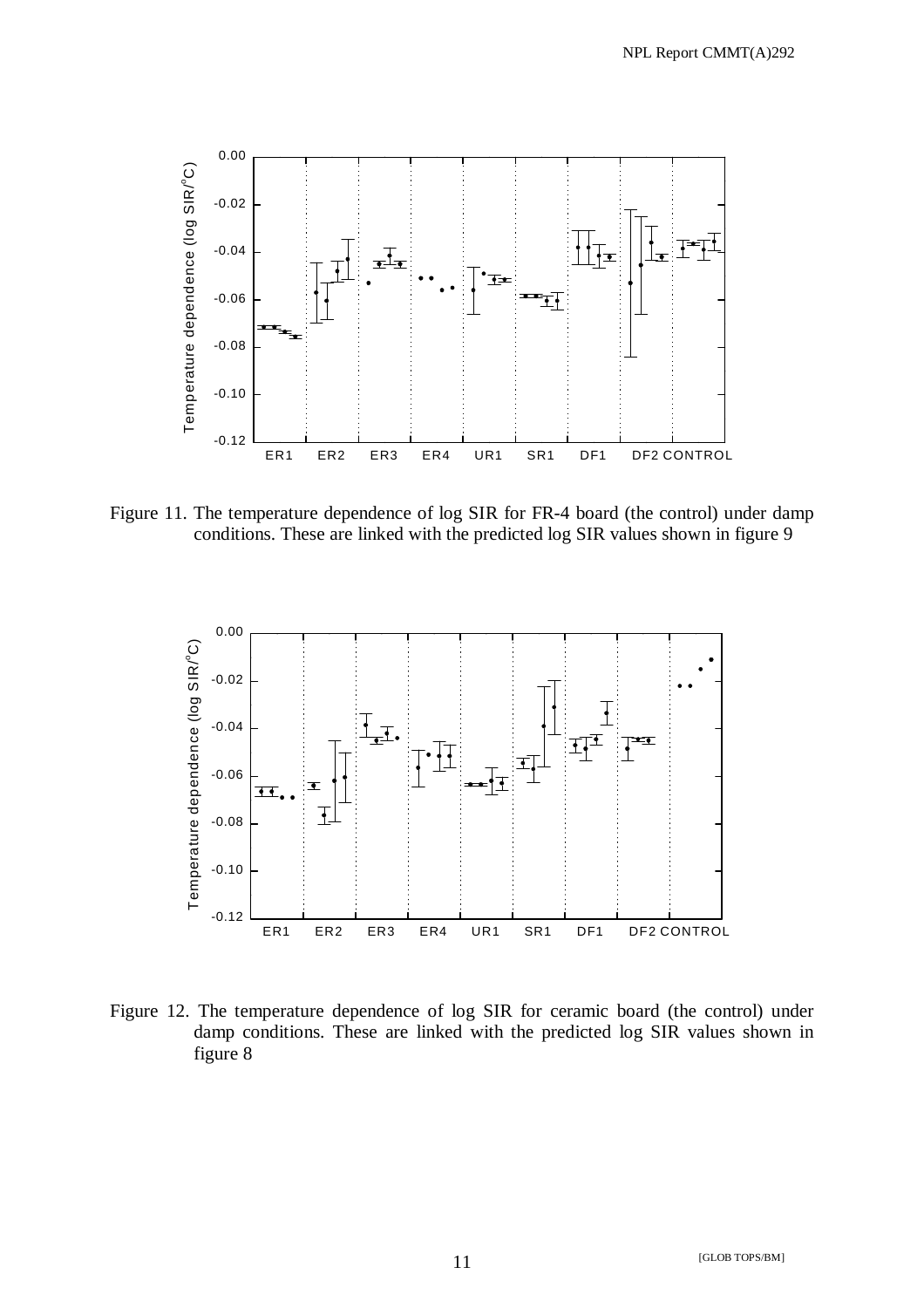![](_page_17_Figure_1.jpeg)

Figure 13. The temperature dependence of log SIR for flexible polyimide (the control) under damp conditions. These are linked with the predicted log SIR values shown in figure 10.

#### 3.3.2 Scaling of SIR with comb pattern area

The ratio of double comb patterns  $1 - 4$  based on their respective areas is  $1 : 0.253 : 0.052$ : 0.052. Figure 14 shows a plot of the pattern ratios for bare boards with respect to the SIR data for pattern 1. These data are based on the predicted values of log SIR at  $50^{\circ}$ C. From figure 12 it is apparent that there is a reasonable agreement between the experimentally obtained ratios with that based solely on pattern area. This approach can be used as a tool to explore the quality of SIR data obtained from encapsulated patterns. Unusual ratios or spurious points are indicators of poor data, unmeasureably high values of SIR or perhaps encapsulant damage.

![](_page_17_Figure_5.jpeg)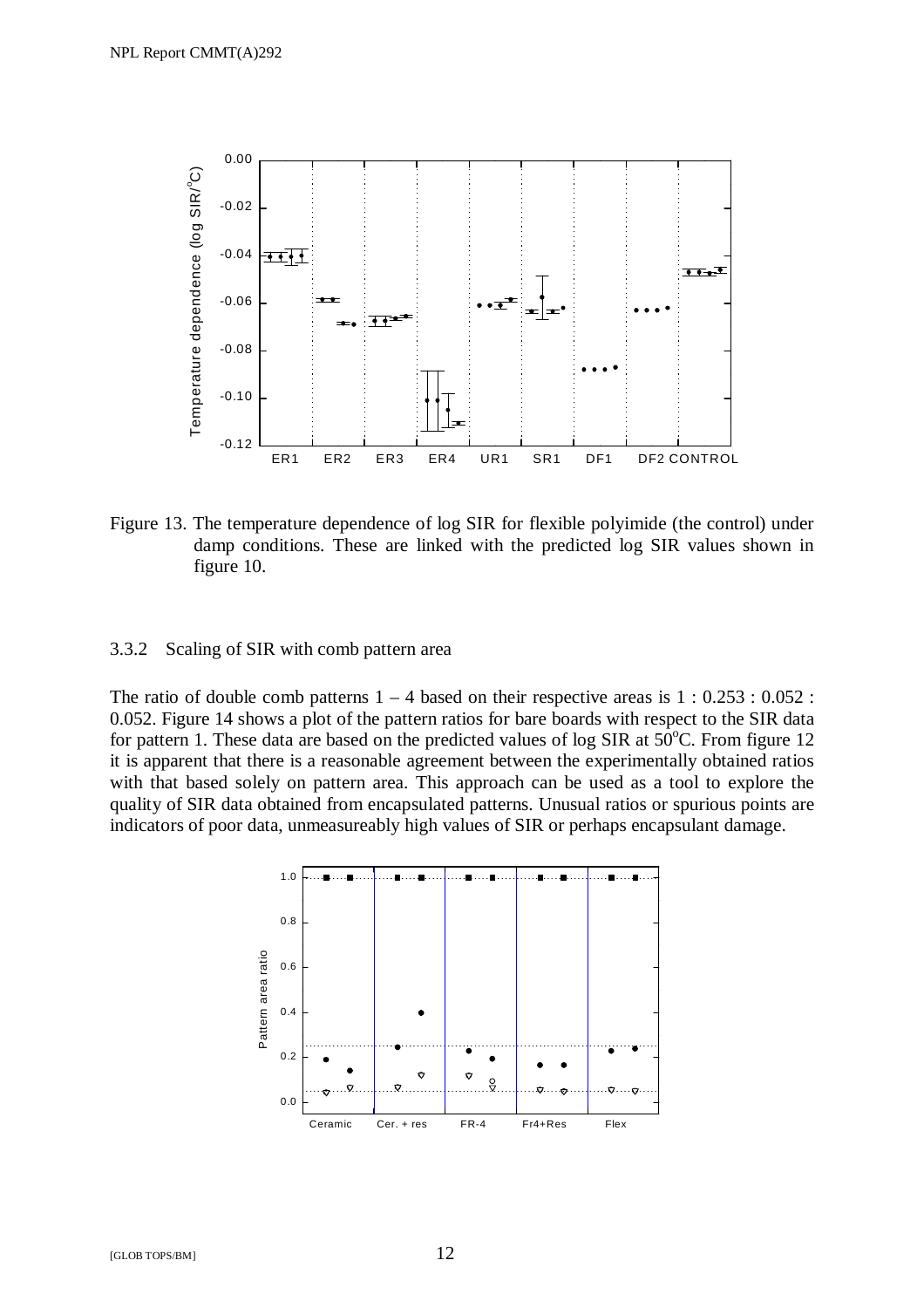Figure 14: A comparison of the pattern ratios based on the predicted values of log SIR at 50 °C for bare patterns on different substrates. ( $\blacksquare$  = pattern 1,  $\blacklozenge$  = pattern 2,  $\nabla$  = pattern 3,  $\bigcirc$  = pattern 4) pattern 3,  $Q =$  pattern 4).

3.3.3 Encapsulant performance and SIR

Whilst we have compared the performance of different encapsulants as a function of temperature it is not immediately apparent how these different coating actually affect SIR at elevated temperatures. Plotting the predicted SIR behaviour of different encapsulants as a function of temperature provides an easily assimilated comparison that can be used to select materials as shown in Figure 15. In this figure it is apparent that the SIR of encapsulant ER1 despite having a relatively low SIR value at  $50^{\circ}$ C may be more suited to certain applications because its SIR is relatively stable with temperature in contrast to material ER4 which shows a three decade change.

## 3.4 MEASUREMENT ISSUES

The small circular double combs have a significantly higher SIR than the larger rectangular patterns because of their size. This disparity can lead to measurement problems using a relatively low voltage of 50 V. Whilst this problem can be reduced by increasing the applied voltage there is evidence to suggest that the results will not be representative of the boards performance under lower operating voltage conditions<sup>3</sup>.

Some glob top materials appear to be relatively water resistant. The SIR of the material shown in Figure 16 remains almost independent of changes in humidity but shows an expected progressive decrease with increasing test temperature. It could be argued that this apparent insensitivity to moisture is due to the relatively short exposure times to high and low humidities. However the data shown in Figure 17 clearly shows that the SIR reaches a stable values after exposure to 85% RH at 85  $\degree$ C within a period of approximately 30 minutes, although these conditions are more likely to induce the flow of ions.

![](_page_18_Figure_7.jpeg)

Figure 15: A comparison of the predicted log SIR behaviour of encapsulants ER1 and ER4 on a flexible substrate as a function of temperature under humid conditions.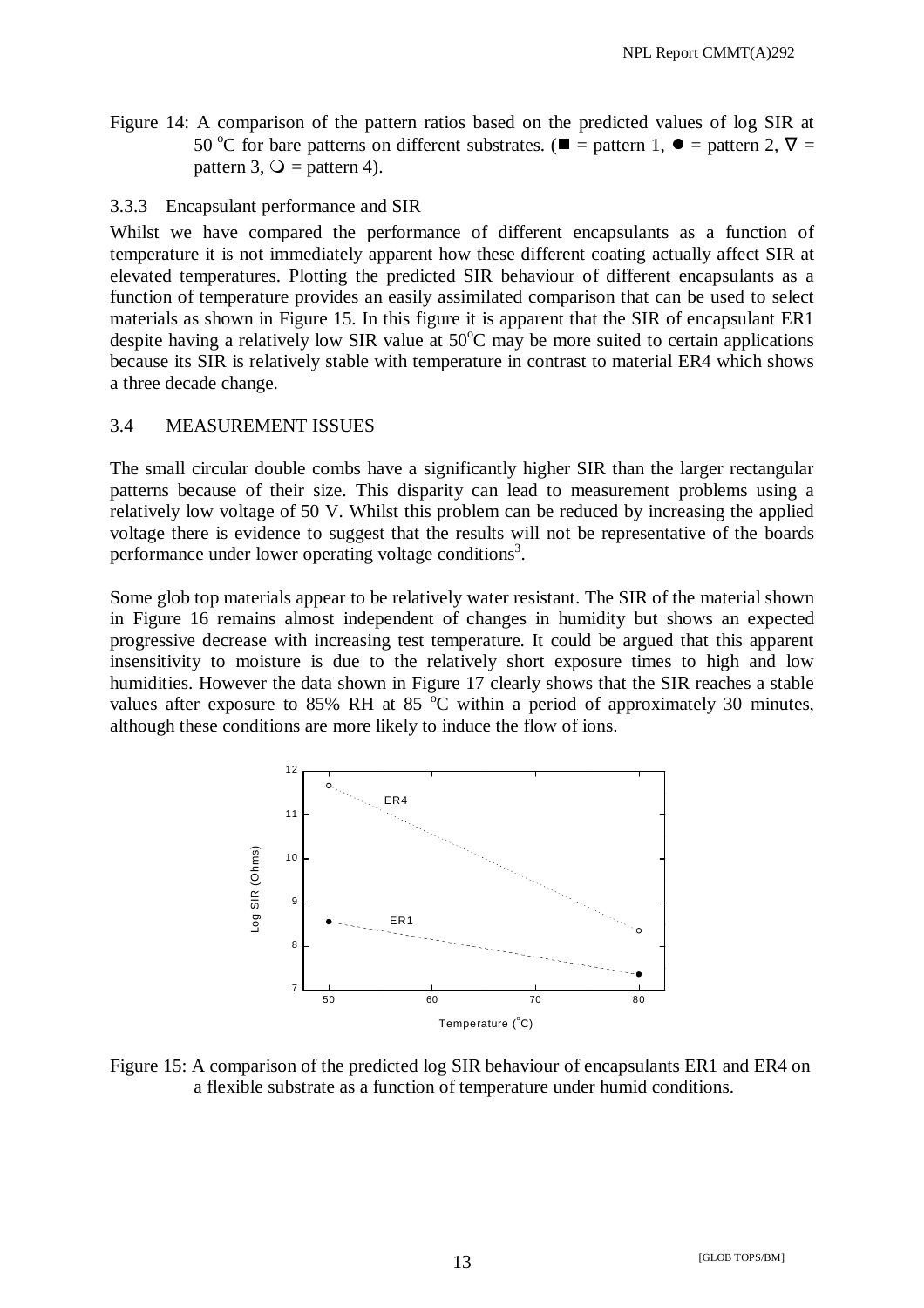![](_page_19_Figure_1.jpeg)

Figure 16 : ER1 deposited on to ceramic appears to be 'moisture resistant' i.e insensitive to changes in humidity over a relatively wide temperature range. ( $Q =$  pattern 1,  $\triangle$  $=$  pattern 2,  $\triangle$  = pattern 3,  $\bullet$  = pattern 4).

![](_page_19_Figure_3.jpeg)

Figure 17 : The SIR of the ER1 deposited on to ceramic rapidly reaches a stable value within approximately 1 hour after exposure to 85 %R.H. and 85<sup>o</sup>C. ( $Q =$  pattern 1,  $\blacktriangle =$  pattern 2,  $\land$  = pattern 3,  $\blacktriangleright$  = pattern 4) pattern 2,  $\triangle$  = pattern 3,  $\bullet$  = pattern 4).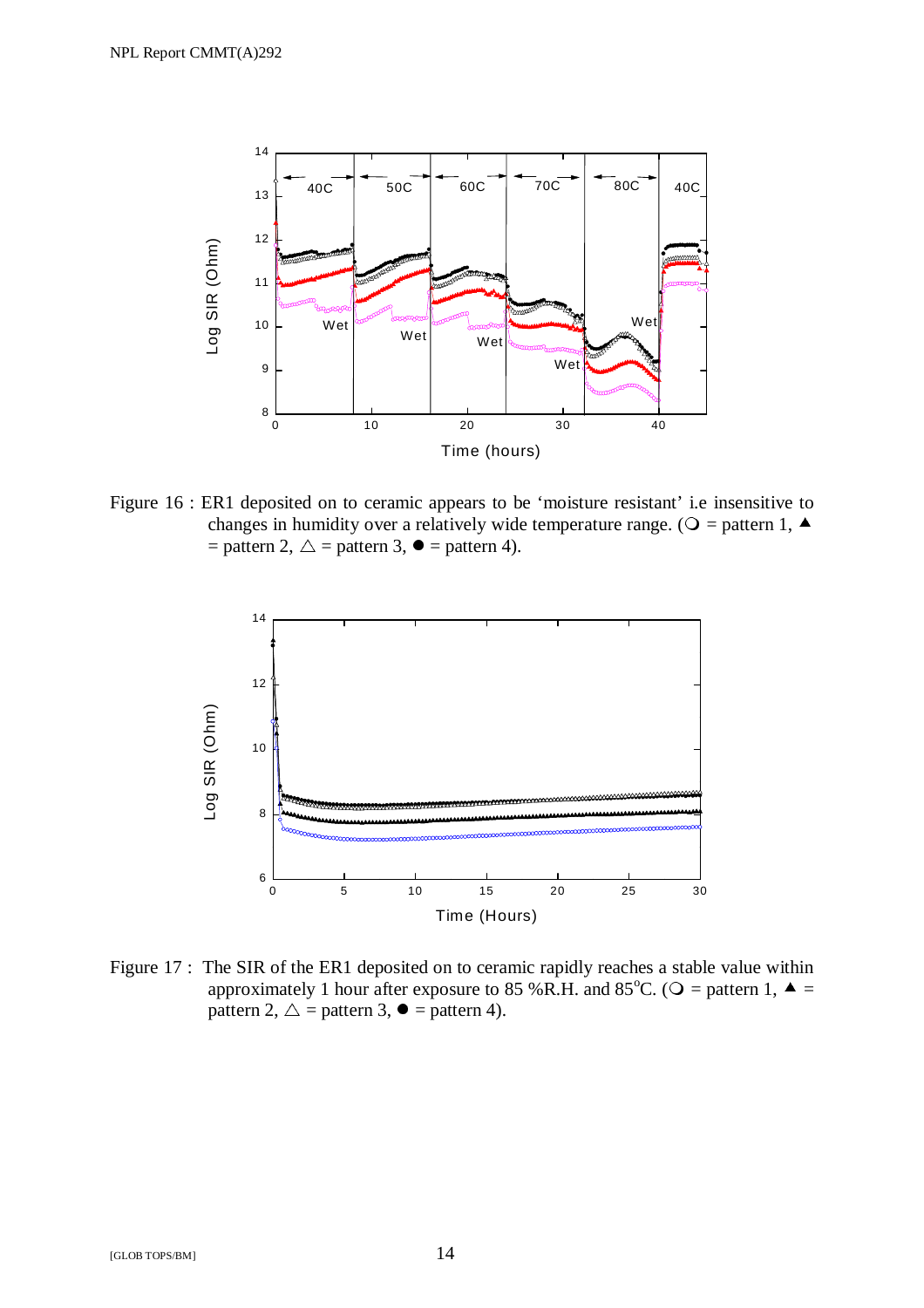![](_page_20_Figure_1.jpeg)

Figure 18 : UR1 deposited on ceramic behaves as a 'semipermeable' material becoming increasingly sensitive to changes in humidity with increasing temperature. ( = pattern 1,  $\blacktriangle$  = pattern 2,  $\triangle$  = pattern 3,  $\blacktriangleright$  = pattern 4).

Figure 18 shows an example of a glob top material that appears to be 'semipermeable' to water at higher temperatures. At  $40\,^{\circ}\text{C}$  the large rectangular combs are insensitive to increasing the humidity from 10 to 90% RH.. At higher temperatures the change in log SIR during exposure to dry or damp environments becomes increasingly more apparent.

However the rate at which log SIR changes after a change in the atmospheric humidity is much slower than that for the material shown in figure 7.

The procedure described in section 3.3 can be applied to materials that show similar behaviour to the examples shown in figures 16 and 18. However it must be recognised that the temperature dependence of log SIR will not be as accurate as that for the material shown in figure 7.

# **4 CONCLUSIONS**

In principle the SIR of encapsulated comb patterns can be used to assess the performance of different types of material or different manufacturers formulations exposed to a variable humidity/temperature environment. However in practice the SIR of the encapsulated double comb patterns deposited on to FR-4 or ceramic substrates can exceed the measurement capability of commercially available test equipment. The results of this study show that encapsulants are effective in maintaining high values of SIR even under harsh conditions (90% RH, 80 °C) over the timescale of the environmental conditioning. Encapsulants deposited on to FR-4 or ceramic substrates tend to out perform the same materials deposited on to flexible polyimide in terms of both the absolute level of SIR and its temperature dependence under damp conditions. The latter is more severe for polyimide than for FR-4 or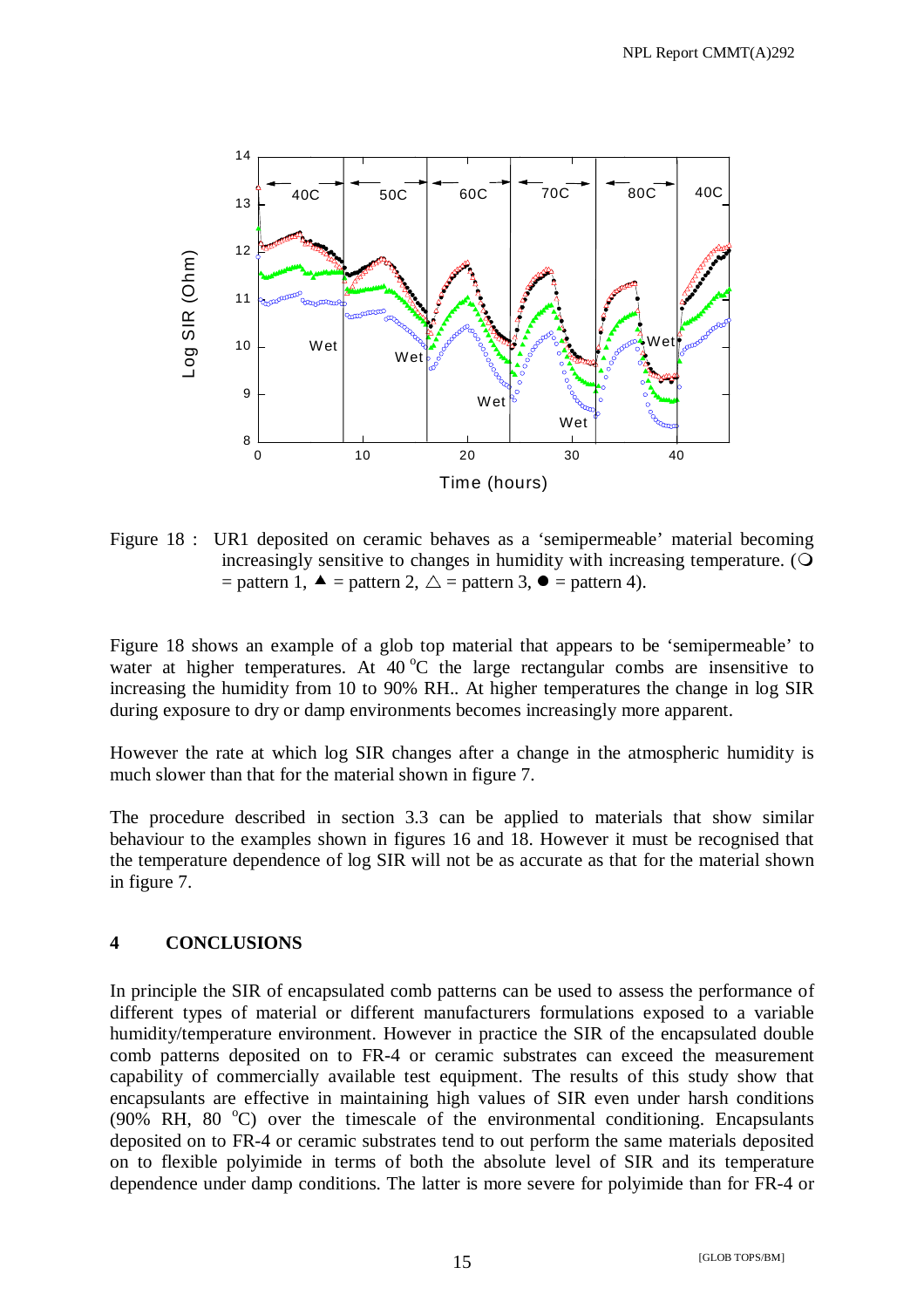ceramic although the data for the latter two materials may have been distorted because of the difficulty in measuring very high SIR values. The presence of a solder resist appears to have no effect on the temperature/humidity performance of log SIR although it should be noted that the resist does not coat the double pattern test areas.

In practical terms all of the different types or formulations of encapsulant appear to perform equally well, particularly on solid substrates when exposed to the environmental profile described in this report. Encapsulants ER2 and ER4 appear to out perform other encapsulants when deposited on to flexible polyimide.

# **5 ACKNOWLEDGEMENTS**

This work was funded by the United Kingdom Department of Trade and Industry as part of its programme of research on 'Degradation of materials in aggressive environments'. The authors gratefully acknowledge the generosity of H.K. Wentworth, Loctite and Emerson and Cumming in providing materials for this project.

## **6 REFERENCES**

- 1 A. Apicella and L. Nicholais in 'Epoxy Resins and Composites 1', edited by K. Dusek, Springer, Berlin, p 69, 1985.
- 2 P-E Tegehall, 'Evaluation of the capability of conformal coatings to prevent degradation of printed circuit board assemblies in harsh environments, Part 2'. IVF Research Publication 96807, The Swedish Institute of Production Engineering Research, IVF, 1996.
- 3 L. Zou and C. Hunt,' The effect of test voltage, test pattern and board finish on surface insulation resistance (SIR) measurements for various fluxes', National Physical Laboratory Report, CMMT (A) 222, September 1999.
- 4 P.E. Tomlins and L.Zou, 'A method to quantify the SIR of glob tops exposed to different temperature/humidity environments', National Physical Laboratory Report, CMMT (A) 290, September 2000.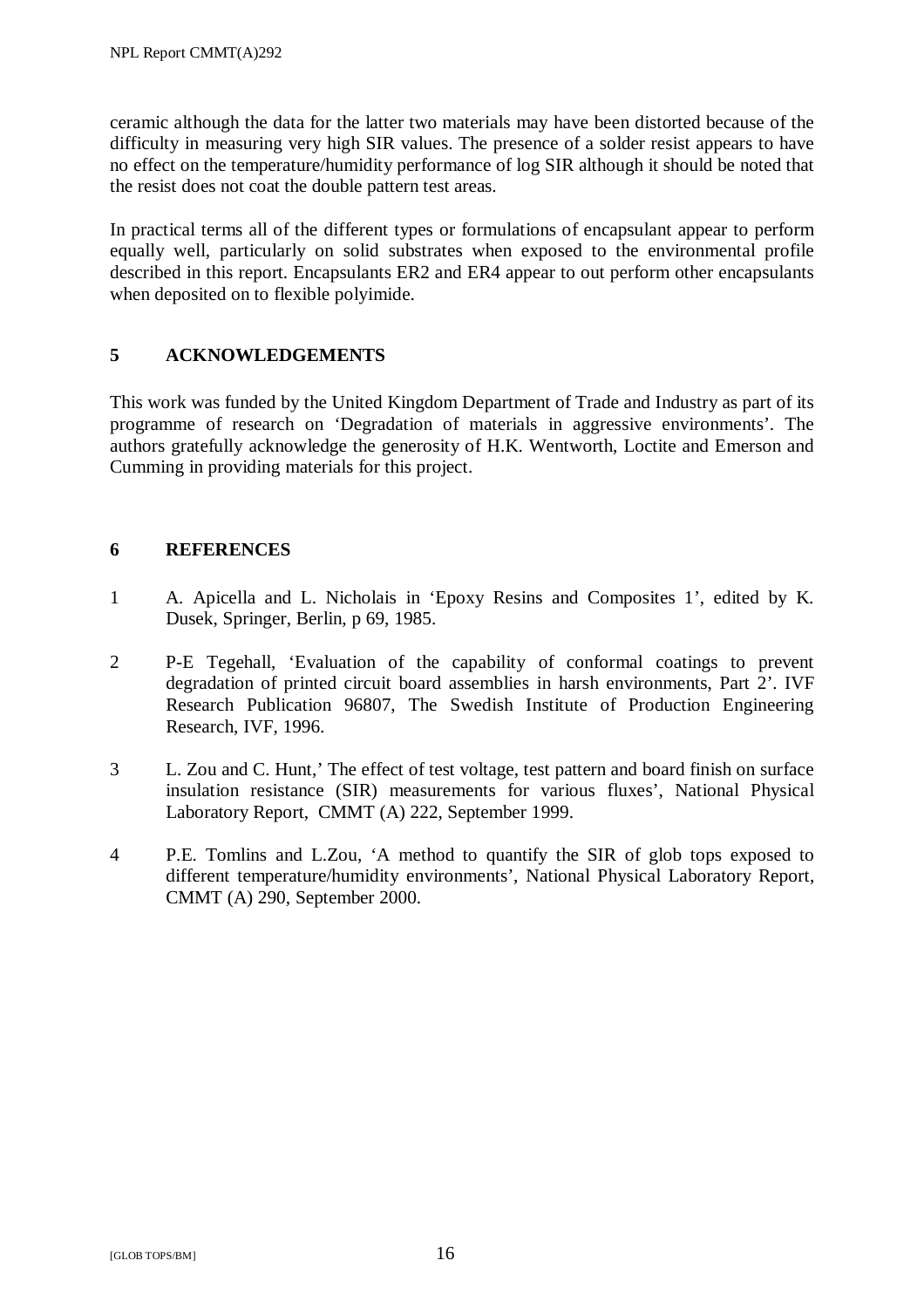![](_page_22_Figure_1.jpeg)

#### **APPENDIX 1 : THE SIR BEHAVIOUR OF RESIST COATED BOARDS**

Figure A1: The dependence of log SIR on temperature and humidity for **resist coated FR-4** (the control). The key to the data is given in the legend to Figure 8.

![](_page_22_Figure_4.jpeg)

Figure A2 : The dependence of log SIR on temperature and humidity for **resist coated ceramic** (the control). The key to the data is given in the legend to Figure 8.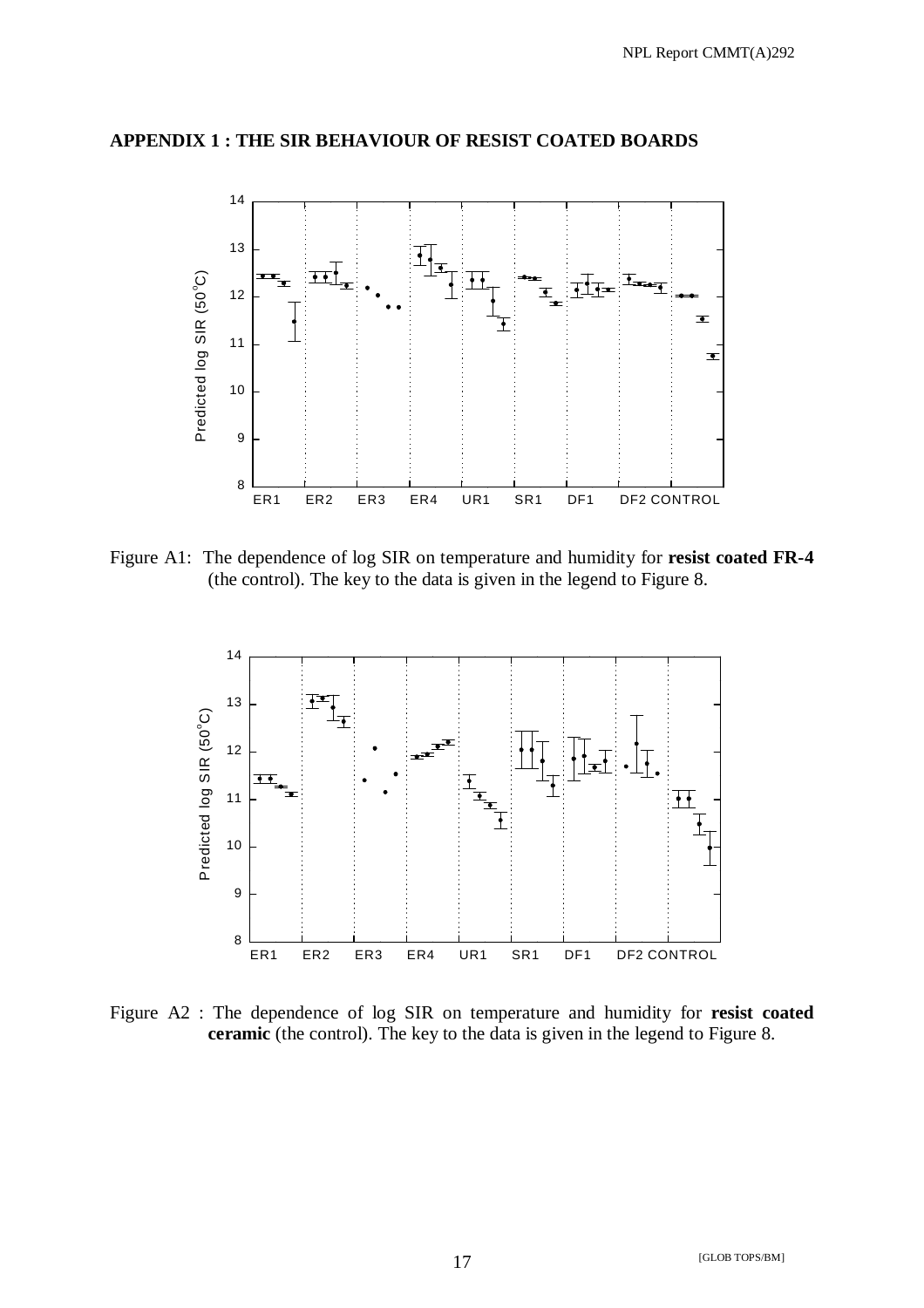![](_page_23_Figure_1.jpeg)

Figure A3 : The temperature dependence of log SIR under damp conditions for **resist coated FR-4** (the control). The key to the data is given in the legend to Figure 8.

![](_page_23_Figure_3.jpeg)

Figure A4 : The temperature dependence of log SIR under damp conditions for **resist coated ceramic** (the control). The key to the data is given in the legend to Figure 8.